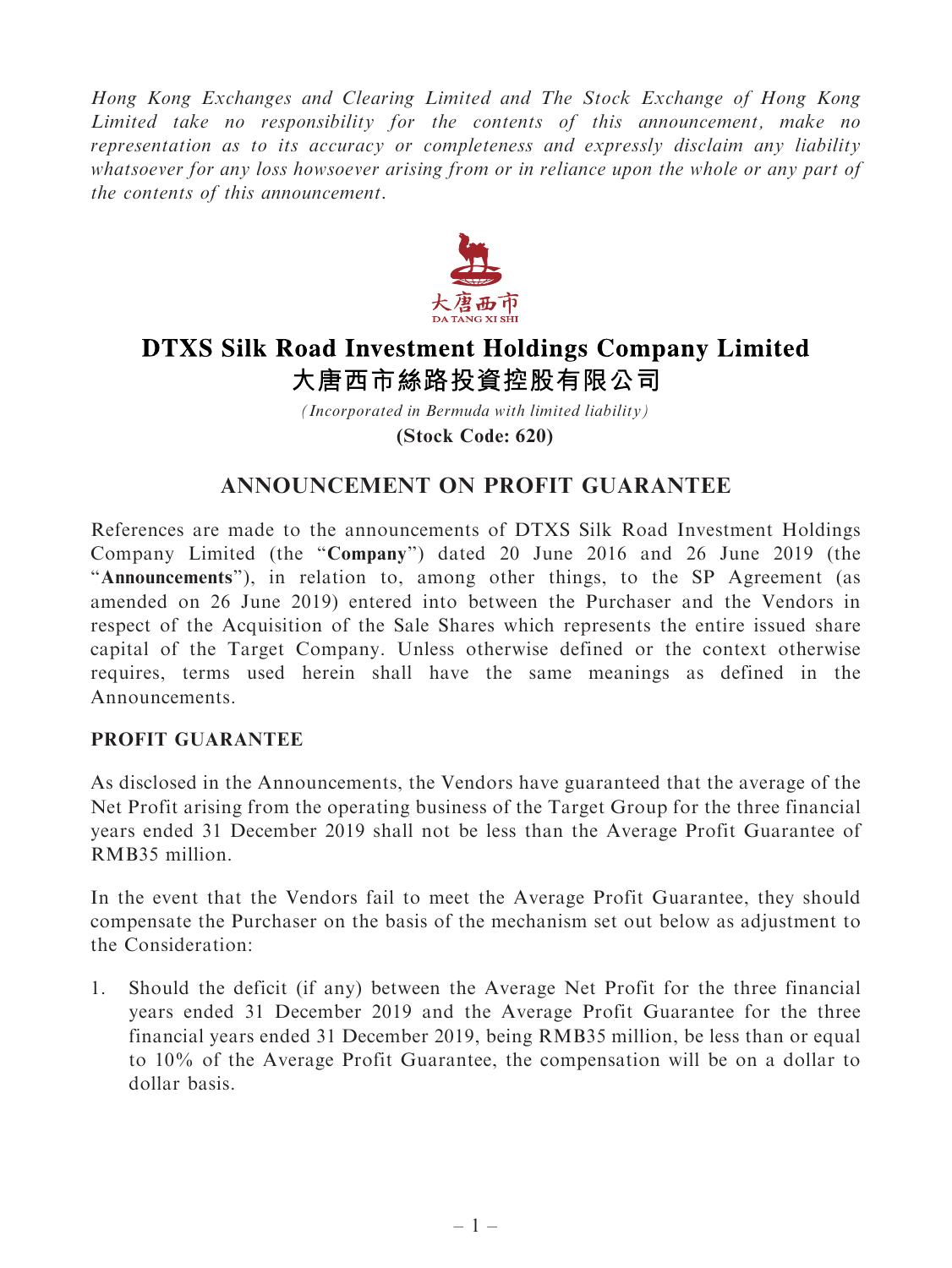Should the deficit (if any) between the Average Net Profit and the Average Profit Guarantee be more than 10% of the Average Profit Guarantee, the compensation will be calculated based on certain formula.

2. According to the SP Agreement, the Company has no option to sell back any Sale Shares even if the Average Net Profit for the three financial years ended 31 December 2019 falls short of the Average Profit Guarantee.

#### **COMPENSATION**

#### Determination of Shortfall

On 28 September 2020, the Company received the audited accounts of the Target Group for the three financial years ended 31 December 2019 for determining the Net Profit for each of the three financial years ended 31 December 2019.

The Net Profit of the Target Group extracted from the audited accounts for each of the three financial years ended 31 December 2019 are as follows:

| <b>Financial year ended</b> | <b>Net Profit</b> |
|-----------------------------|-------------------|
|                             | (RMB)             |
|                             |                   |
| 31 December 2017            | 43.0 million      |
| 31 December 2018            | 19.5 million      |
| 31 December 2019            | 34.9 million      |
| Average                     | 32.5 million      |

Comparing the Average Profit Guarantee and the Average Net Profit, there is a shortfall of approximately RMB2.5 million.

#### Compensation Amount

The average Net Profit realised by the Target Group for the three financial years ended 31 December 2019 was approximately RMB32.5 million and is approximately 7.2% lower than the Average Profit Guarantee of RMB35.0 million. Accordingly, compensation in the amount of approximately RMB2.5 million in cash would be payable by the Vendors to the Company on a dollar to dollar basis.

On 30 September 2020, the Company received from the Vendors the compensation in the amount of approximately RMB2.5 million. As at the date of this announcement, the Vendors have fully settled their commitment regarding the compensation for the Profit Guarantee.